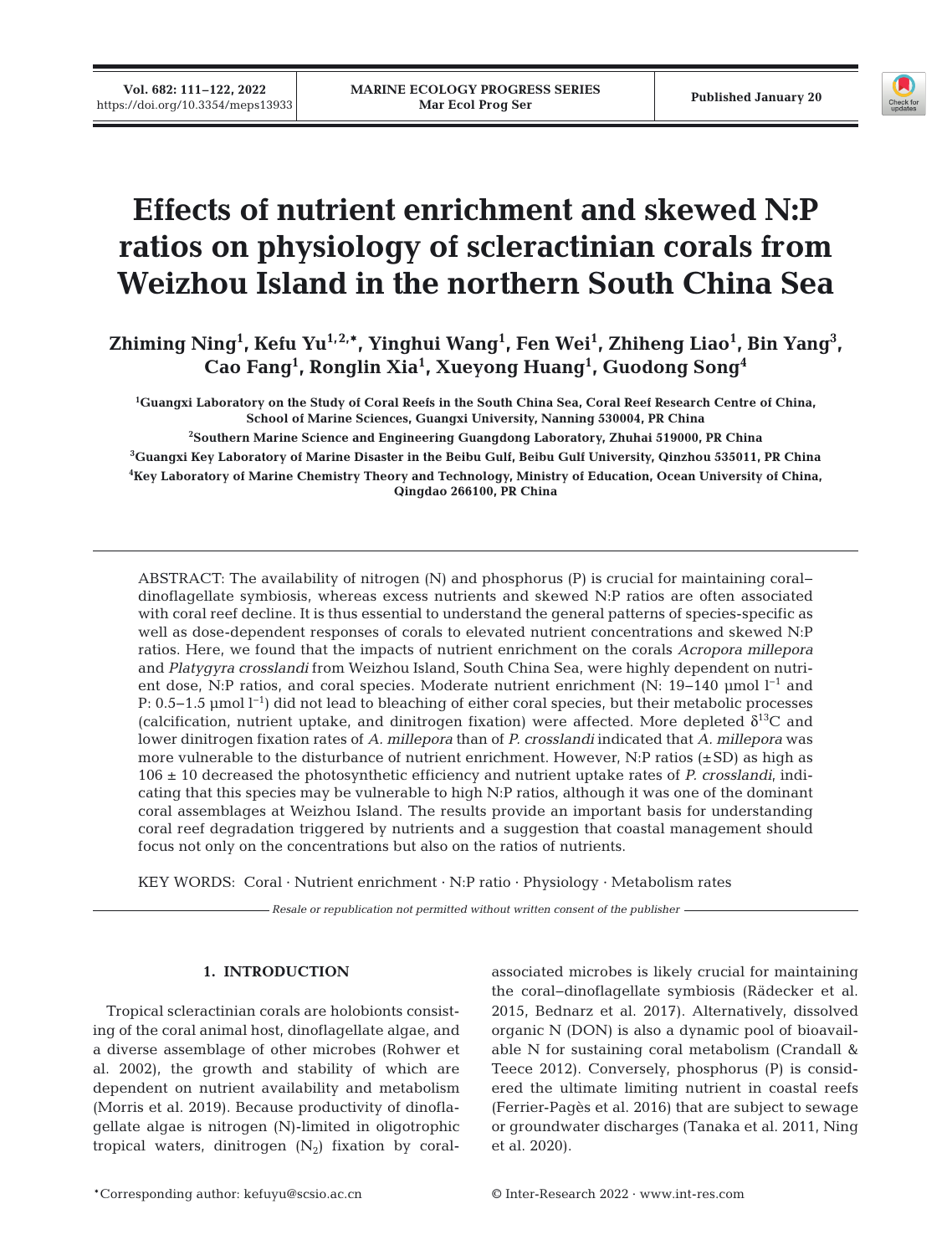Coral bleaching is predominantly attributed to elevated temperature and light, but recent studies have unveiled nutritional mechanisms that can regulate bleaching (Wiedenmann et al. 2013, Morris et al. 2019). Nevertheless, studies on the functional significance of different coral species have focused on thermal tolerance rather than on the nutritional significance (Ezzat et al. 2017). Given the oligotrophic nature of reef-building corals, their symbiotic relationships may be particularly vulnerable to excess nutrients, which eventually lead to a significant loss of living corals (Yu 2012, Bell et al. 2014).

Nutrient enrichment generally increases the density and photosynthesis of symbiotic dinoflagellates, but decreases the rate of calcification (Fabricius 2005). The response of corals to nutrient enrichment is context dependent, varying with coral taxa and morphology, enrichment source, and nutrient dose level (Koop et al. 2001, Shantz & Burkepile 2014, Blanckaert et al. 2020). For example, moderate nutrient enrichment has no effect on the calcification of *Porites cylindrica*, whereas the calcification of *Montipora digitata* declines under nutrient enrichment (Tanaka et al. 2017). Therefore, more extensive ex periments should be conducted to understand the general patterns of coral species-specific responses to a wide range of nutrient doses.

The effects of nutrient enrichment on coral holobionts are not necessarily caused by the concentration of nutrients, but by the P starvation of the algal symbionts caused by high N:P ratios (Rosset et al. 2017). For instance, the carbon fixation rate and the translocation of photosynthates to the animal host decreased when only nitrate was experimentally added to the seawater (Ezzat et al. 2015). This is because P starvation can change the composition of lipids in the thylakoid membrane structure and then increase the susceptibility of corals to temperature-

and light-induced bleaching (Wiedenmann et al. 2013). However, the effects of N:P ratios on coral holobionts have been investigated only in a few coral species from limited geographic locations in the world, and coral species-specific responses to high N:P ratios are not yet clear.

Weizhou Island (21° 00'−21° 10' N, 109° 00'− 109° 15' E), located in a relatively high-latitude area in the northern South China Sea (Fig. 1), is a potential refuge from climate change for corals that are often threatened by eutrophication attributed to anthropogenic activities (Yu et al. 2019). Thus, to test the hypothesis that the responses of corals around the island to elevated nutrient concentrations and skewed ratios are species-specific as well as dose-dependent, we collected branching coral *Acropora millepora* and massive coral *Platygyra crosslandi* and quantified their  $\delta^{13}$ C,  $\delta^{15}$ N, algal biomass, and metabolic rates, including photosynthetic yield of dinoflagellates, calcification, nutrient fluxes, and diazotroph-derived N (DDN) assimilation rates. With these comprehensive data, we were able to assess (1) the extent of coral responses to eutrophication, (2) the species-specific responses of corals to a skewed N:P ratio, and (3) whether corals at Weizhou Island are affected by eutrophication.

#### **2. MATERIALS AND METHODS**

## **2.1. Study site**

Weizhou Island is a volcanic island located in the Beibu Gulf, northern South China Sea (Fig. 1), and its relatively high subtropical latitude provides an ideal habitat for coral growth. However, the mean living coral cover around Weizhou Island has decreased from  $\approx$ 42% in 1984 to  $\approx$ 10% in 2015, and the massive coral *Platygyra crosslandi* is one of the dominant species, while cover of the branching coral *Acropora millepora* is <1% (Yu et al. 2019). The rapid coral reef degeneration is attributed to escalating anthropogenic impacts such as those of domestic and aquaculture wastewater discharges (Yu et al. 2019). The concentrations of dissolved inorganic nitrogen and phosphorus (DIN and DIP) at Weizhou Island during 2018−2019 were 2.31−11.47 and 0.02−0.43 μmol l−1, respectively, and the N:P ratio ranged from 12 to 350 (Ning et al. 2020). The increasing anthropogenic pol-



Fig. 1. Study location and sampling station (blue star). The red areas represent areas covered by living coral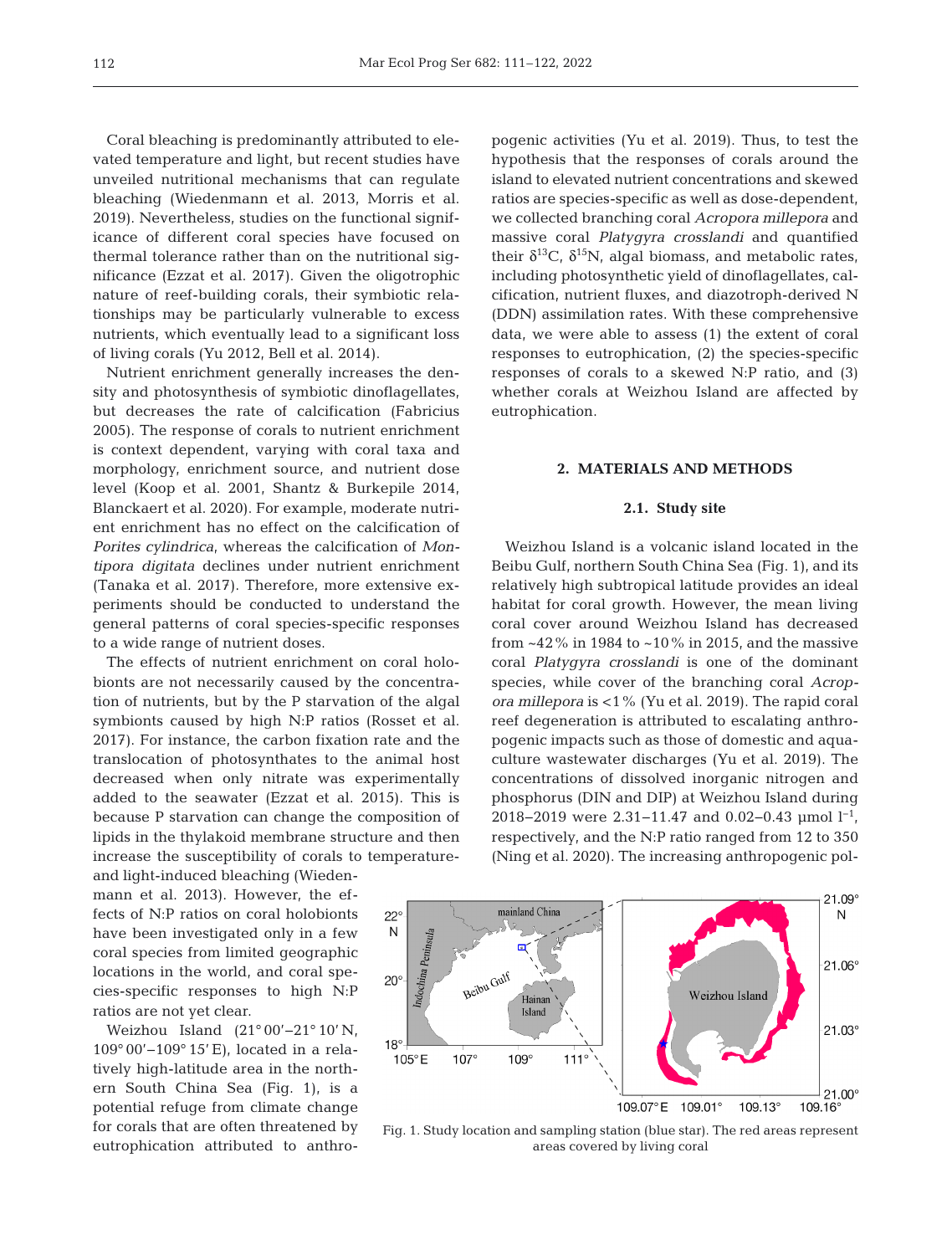lution in recent years has resulted in an increasing trend in DIN concentration, whereas the DIP concentration has changed little over the same period; thus, the N:P ratio has gradually increased (Yu et al. 2019).

#### **2.2. Coral preparation and acclimatization**

We collected 4 *A. millepora* colonies and 3 *P. crosslandi* colonies from the sampling station (Fig. 1) in April 2018. The colonies of both species were cut into 20 fragments (about  $100 \text{ cm}^2$ ) and were then transferred into 5 flow-through aquariums (4 *A. millepora* fragments and 4 *P. crosslandi* fragments in each aquarium) where fresh seawater was continuously supplied and allowed to acclimate under natural sunlight (irradiance was  $\sim$ 400 µmol photons m<sup>-2</sup> s<sup>-1</sup> in the morning and  $\sim$  520 µmol photons m<sup>-2</sup> s<sup>-1</sup> in the afternoon). The nutrient concentrations in the respective seawater flowing into 4 out of 5 aquariums were amended to gradient concentrations (Table 1) by adding different doses of  $NH_4Cl$ , NaNO<sub>3</sub>, and  $KH_2PO_4$ stock solution (100 mmol  $l^{-1}$ ), and the remaining aquarium without nutrients added was regarded as the 'control' treatment. The nutrient concentrations in nutrient-enriched groups I−IV were as high as those used in earlier eutrophication experiments on reefs (Lam et al. 2015, Reich et al. 2020).

## **2.3. Flow-through reactor (FTR) incubation**

The FTR consisted of a 2 l Plexiglas column (10 cm internal diameter) and 2 lids designed by Rao et al. (2007), in which radial grooves were milled around the inflow and outflow ports. The reactor was equipped with a Teflon-coated magnetic stir bar to ensure that the seawater it contained was evenly mixed. Plexiglas columns were connected to inflow and outflow containers with 0.3 cm ID Teflon tubing.

After 1 wk of acclimation, coral fragments from different aquariums were each transferred into separate FTRs (i.e. only 1 fragment in each FTR), and seawater was pumped into the corresponding FTR from the bottom up at a flow rate of 20 ml min−1. Similarly, different doses of  $NH_4Cl$ , NaNO<sub>3</sub>, and  $KH_2PO_4$  stock solution were added into the influent seawater to obtain gradients of nutrient concentrations (Table 1). Thus, there were 4 *A. millepora* fragments and 4 *P. crosslandi* fragments as replicate samples in each group.

Measurement of each FTR was conducted once during daytime. The temperature, pH, dissolved oxygen (DO), and total alkalinity (TA) of the influent and effluent seawater were measured. At the same time, water samples were collected and filtered with 0.45 μm pore-size syringe filters and were frozen at −20°C until later nutrient analysis. The effective photosynthetic efficiency  $(\Phi_{PSII})$  of all coral fragments was measured between 09:00 and 11:00 h to ensure that the light conditions (irradiance of  $~100~$  µmol photons  $m^{-2}$  s<sup>-1</sup>) were relatively constant. A photosynthesis yield analyzer (mini-PAM, Walz) applied 3 μs pulses of weak light  $( $0.15 \mu$ mol photons m<sup>-2</sup> s<sup>-1</sup>)$ and saturation pulses of white light (4500 μmol photons m<sup>-2</sup> s<sup>-1</sup>) to detect the minimum  $(F)$  and maximum  $(F_m)$  fluorescence of light-adapted samples, respectively, and thus  $\Phi_{PSII} = (F_m' - F) / F_m'$  (Xu et al. 2017). Measurement of each FTR could be completed within 10 min.

# **2.4.**  ${}^{15}N_2$  added incubation for  $N_2$  fixation **measurement**

After the coral incubation, seawater in FTRs for the  $15N_2$  incubation experiment was filtered (0.2 µm), and then 10% volume of the incubation columns was replaced by  ${}^{15}N_2$ -enriched seawater (details in the following paragraph). The valves on the inflow and outflow tubes of each column were closed so that every column was closed. A magnetic stirrer was used to mix the seawater inside the column. In parallel, duplicate corals were also incubated in seawater without  ${}^{15}N_2$ -enriched seawater added.

Table 1. Nutrient concentrations (µmol  $l^{-1}$ ) and N:P ratios (mean  $\pm$  SD) in influent seawater during incubations. DON: dissolved organic nitrogen; DIP: dissolved inorganic phosphorus; DOP: dissolved organic phosphorus

| Group   | $NH4$ <sup>+</sup> | NO <sub>3</sub>   | <b>DON</b>        | <b>DIP</b>      | <b>DOP</b>      | N: P            |
|---------|--------------------|-------------------|-------------------|-----------------|-----------------|-----------------|
| Control | $1.56 \pm 0.06$    | $2.21 \pm 0.11$   | $19.82 \pm 1.03$  | $0.23 \pm 0.02$ | $2.97 \pm 0.04$ | $16.4 \pm 2.1$  |
|         | $34.46 \pm 2.17$   | $18.96 \pm 1.19$  | $19.16 \pm 1.93$  | $0.54 \pm 0.04$ | $3.49 \pm 0.32$ | $106.5 \pm 9.6$ |
| Ш       | $32.49 \pm 2.39$   | $102.91 \pm 2.22$ | $30.78 \pm 10.11$ | $1.50 \pm 0.11$ | $4.29 \pm 0.19$ | $93.3 \pm 7.1$  |
| Ш       | $32.23 \pm 1.31$   | $191.65 \pm 4.06$ | $22.52 \pm 3.18$  | $3.92 \pm 0.15$ | $4.23 \pm 0.53$ | $58.2 \pm 2.2$  |
| TV      | $30.20 \pm 1.16$   | $317.71 \pm 3.65$ | $21.78 \pm 2.68$  | $8.13 \pm 0.15$ | $4.03 \pm 0.29$ | $43.3 \pm 1.1$  |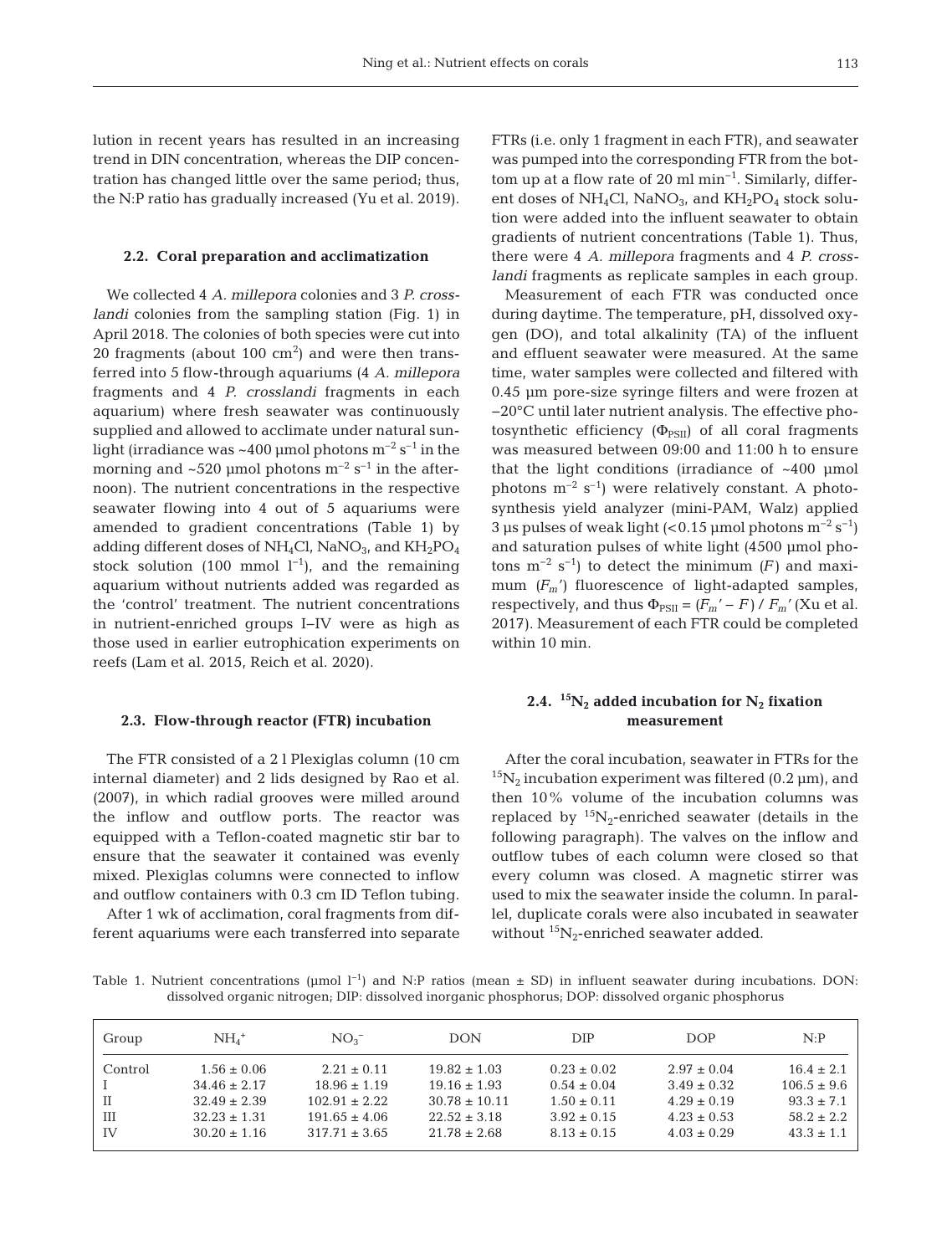$^{15}N_2$ -enriched seawater was prepared as described by Großkopf et al. (2012). Filtered (0.2 μm) seawater was degassed for 1 h using a vacuum pump and was then transferred into a 2 l Tedlar bag without a headspace. After 20 ml  $^{15}N_2$  (98 atom%  $^{15}N_2$ ) were injected into the bag, it was horizontally shaken for 12 h to complete dissolution of the added  ${}^{15}N_2$  gas. To obtain the atom% <sup>15</sup>N in the dissolved  $N_2$  pool, an aliquot of  ${}^{15}N_2$ -enriched seawater was sampled from the bag and transferred to a 12 ml Exetainer vial (Labco); the  $\delta^{15}N$  of the dissolved N<sub>2</sub> pool was then measured by membrane inlet mass spectrometry (MIMS).

After 24 h of incubation, coral fragments were collected from the incubation columns, rinsed with filtered seawater, and frozen at −20°C for later analysis of the coral tissue and dinoflagellate fractions.

#### **2.5. Sample analysis**

The coral tissue was completely removed from the skeleton using a Waterpik containing filtered seawater and was then homogenized with a Potter tissue grinder. The homogenate was centrifuged at 2000 ×  $q$  (10 min at 4 $\degree$ C) to pellet the zooxanthellae, and the supernatant was transferred into 50 ml polypropylene tubes. Respective tubes containing tissues or zooxanthellae were frozen in liquid nitrogen and freeze-dried. The biomass of dinoflagellates and tissue content were then quantified via their dry weights and normalized to the coral surface area (Grover et al. 2002). Skeletal surface area was measured using the aluminum foil method (Marsh 1970, Xu et al. 2017).

The  $^{13}$ C and  $^{15}$ N in coral tissue and symbiotic dinoflagellates were quantified with a mass spectrometer (Mat 253; Thermo Fisher Scientific) coupled via a C/N/S elemental analyzer (Flash EA; Thermo Fisher Scientific). The precision for  ${}^{13}$ C and  $^{15}N$  was <0.2‰.

Total alkalinity (TA) was estimated by Gran titration using pre-standardized HCl and was corrected against Dickson reference material (Batch 122) (McMahon et al. 2013). Calibration of the pH probe was done using standards (buffers of pH 4, 7, and 10). The measurement precisions for pH and TA were both <0.2%. Dissolved inorganic carbon (DIC) concentrations and saturation of aragonite  $(\Omega_{Ar})$  were calculated from salinity, temperature, TA, and pH using the Excel macro CO2SYS (Lewis & Wallace 1998). Nutrient concentrations were determined using an autoanalyzer (QuAAtro, SEAL Analytical). The measurement precisions for the  $NO_3^-$ ,  $NO_2^-$ , NH4 +, DIP, total dissolved nitrogen (TDN), and total dissolved phosphorus (TDP) analyses were <6% CV (Ning et al. 2019). DON concentration was obtained from the difference between TDN concentration and DIN (=  $NO_3^- + NO_2^- + NH_4^+$ ) concentration, and dissolved organic P (DOP) concentration was obtained from the difference between TDP concentration and DIP concentration.

#### **2.6. Calculations and statistical analyses**

Uptake rates ( $\mu$ mol cm<sup>-2</sup> h<sup>-1</sup>) of DIC, TA, and nutrients from coral holobionts were calculated from the differences in concentrations of DIC, TA, and nutrients between influent and effluent seawater; flow rates; and the coral surface area, according to Eq. (1) (Ning et al. 2020). The negative values of the rates represented release rates from the coral to the seawater:

$$
F = (C_{\text{in}} - C_{\text{out}}) \times R / S \tag{1}
$$

where *C*in and *C*out are the concentrations of DIC, TA, and nutrients in the influent and effluent seawater, respectively. *R* is the flow rate, and *S* is the surface area of corals.

Calcification rate of coral holobionts can be calculated by TA release rate/−2, as 2 moles of TA are produced/consumed for every 1 mole of  $CaCO<sub>3</sub>$  dissolved/precipitated, and the negative value of the rate represents the  $CaCO<sub>3</sub>$  dissolution rate.

DDN assimilation rates by coral tissues and dinoflagellates were calculated based on the final isotopic composition of the particulate N (PN) after the incubation using the following equation according to Eq. (2) from Mohr et al. (2010):

DDN assimilation = 
$$
\frac{(A_{\text{sample}}^{\text{PN}} - A_{\text{control}}^{\text{PN}})}{(A_{\text{N}_2} - A_{\text{control}}^{\text{PN}})} \times \frac{[\text{PN}]}{t}
$$
 (2)

where  $A = \text{atom}$ % <sup>15</sup>N in the PN in incubations to which <sup>15</sup>N<sub>2</sub>-enriched seawater was added (A<sup>PN</sup><sub>sample</sub>), in incubations  $(A_{\text{control}}^{\text{PN}})$  without  $^{15}\text{N}_2$ -enriched seawater added, or in the dissolved  $N_2$  pool  $(A_{N_2})$ .  $A_{N_2}$  was calculated from the  $\delta^{15}N$  measured by MIMS; *t* is the incubation time; and [PN] is the PN content of the sample at the end of the incubation normalized per cm2 of coral skeletal surface area.

All results are expressed as mean ± standard deviation (SD). Assumptions of normality and homogeneity of variances were tested using Shapiro−Wilk and Levene's tests, respectively. When the data did not meet the assumptions, they were logarithmically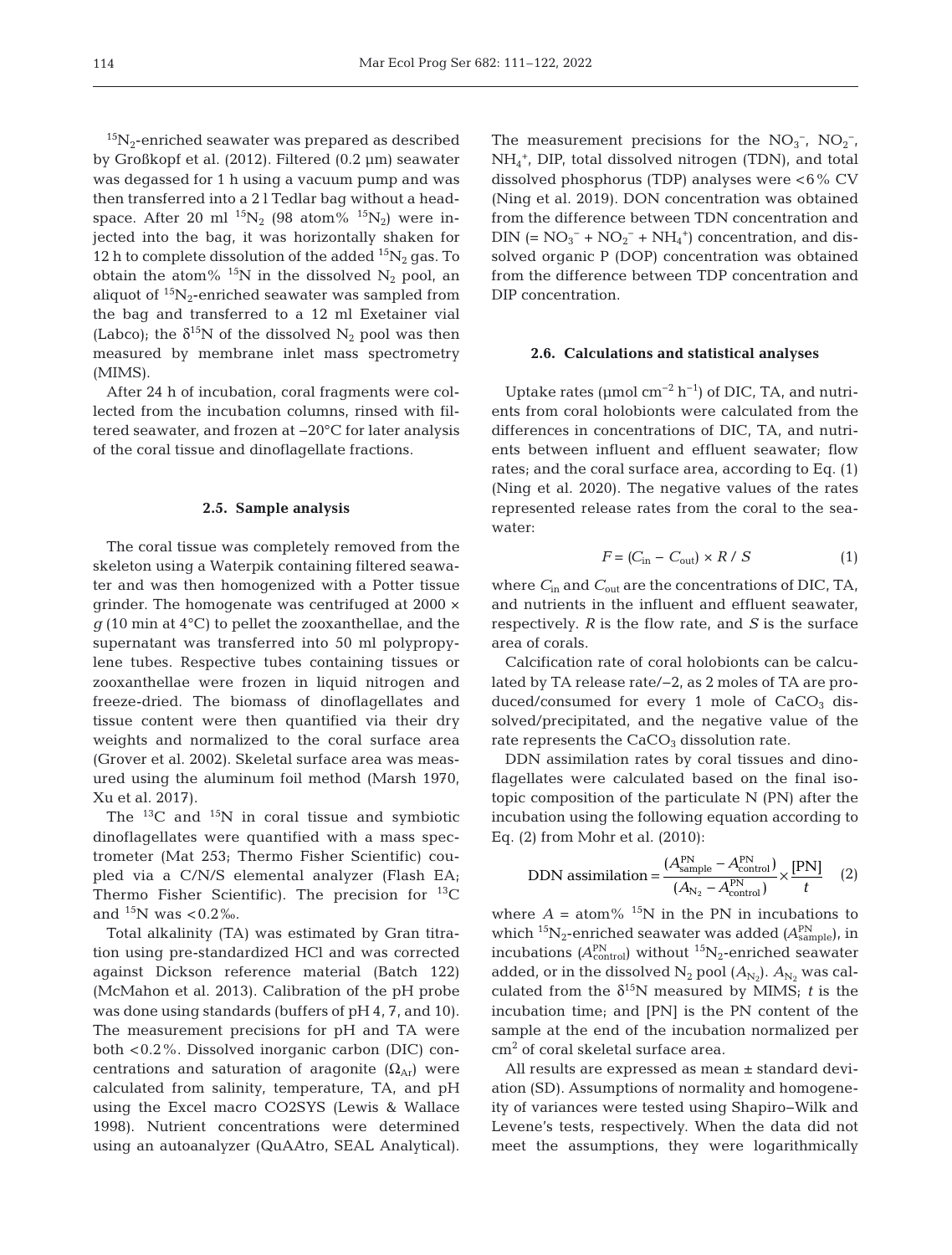transformed prior to subsequent ANOVAs (referring to biomass of symbiotic dinoflagellates in this case). A 2-way ANOVA was then used to test for significant differences of physiological parameters between corals *(A. millepora* and *P. crosslandi)* and nutrients (5 levels). The effect of nutrients on physiological parameters for each species was tested using a 1-way ANOVA, and the Tukey test was used for post hoc multiple comparisons for further analysis of significance. Pearson's correlation analysis with a 2-tailed test of significance was used to evaluate the relationships between the measured parameters. All statistical analyses were carried out with SPSS (version 22.0), and statistical significance was judged using the criterion  $p < 0.05$ .

#### **3. RESULTS**

After FTR incubation of branching coral *Acropora millepora* and massive coral *Platygyra crosslandi* under different nutrient conditions, we found that the biomass and  $\Phi_{PSII}$  of symbiotic dinoflagellates,  $\delta^{15}N$ , and  $\delta^{13}$ C were statistically significantly different between the 2 coral species, and all of these parameters and metabolic (calcification, nutrient fluxes, and DDN) rates varied significantly under different nutrient conditions; the interactive effect (coral × nutrient) was significant for almost all physiological parameters with the exception of calcification and fluxes of  $DIC, NO<sub>3</sub><sup>-</sup>, and DIP (Table 2).$ 

# **3.1. Symbiotic biomass,**  $Φ_{PSII}$ **, and calcification rates of 2 coral species under different nutrient conditions**

Biomass of symbiotic dinoflagellates in *P. crosslandi* (4.74 ± 1.55 mg cm<sup>-2</sup>) was 2–6 times the level in *A. millepora* (1.41  $\pm$  0.40 mg cm<sup>-2</sup>); the algal biomass of corals from Weizhou Island was affected by nutrient enrichment (2-way ANOVA,  $F_{4,30} = 9.25$ , p < 0.001). Specifically, the algal biomass of *P. crosslandi* was 2.5 times lower in group IV (2.39 ± 0.59 mg cm<sup>-2</sup>) than in other groups (Fig. 2a). The  $\Phi_{PSII}$  of symbiotic dinoflagellates differed significantly between *A. millepora* (0.69 ± 0.02) and *P. crosslandi* (0.62 ± 0.09) (2-way ANOVA,  $F_{1,30} = 112$ , p < 0.001) and also differed significantly under varied nutrient conditions (2-way ANOVA, *F*4,30 = 44.2, p < 0.001); in particular, the value of *P. crosslandi* in group I was as low as 0.47  $± 0.06$  (Fig. 2b).

There was no significant difference in calcification rate between the 2 coral species (2-way ANOVA,  $F_{1,30} = 1.64$ ,  $p = 0.211$ , but calcification rates were statistically significantly different between different nutrient conditions (2-way ANOVA,  $F_{4,30} = 221$ , p < 0.001). The calcification rate decreased from 0.014  $\pm$ 0.007 µmol cm<sup>-2</sup> h<sup>-1</sup> in the control group to 0.010 ± 0.016 µmol cm<sup>-2</sup> h<sup>-1</sup> in groups I and II with moderate nutrient concentrations (DIN: 19–140 µmol  $l^{-1}$  and DIP: 0.5–1.5 µmol  $l^{-1}$ ), whereas CaCO<sub>3</sub> was turned to net dissolution in groups III and IV when the concentrations of DIN and DIP in seawater were >225 and  $>3.9$  µmol l<sup>-1</sup>, respectively (Fig. 2c). In particular, the

Table 2. Results of ANOVA for physiological parameters between corals (*Acropora millepora* and *Platygyra crosslandi*) and nutrients (5 levels; see Table 1). Significant results (p < 0.05) are indicated in **bold**. DIC: dissolved inorganic carbon; DON: dissolved organic nitrogen; DIP: dissolved inorganic phosphorus; DOP: dissolved organic phosphorus; DDN: diazotroph-derived nitrogen

| Paramater                          |    | Coral species |         |    | Nutrient conditions |         | Coral $\times$ nutrient |          |         |  |  |
|------------------------------------|----|---------------|---------|----|---------------------|---------|-------------------------|----------|---------|--|--|
|                                    | df | F             | p       | df | F                   | p       | df                      | $\cal F$ | p       |  |  |
| Biomass of dinoflagellates         |    | 270           | < 0.001 | 4  | 9.25                | < 0.001 | 4                       | 12.8     | < 0.001 |  |  |
|                                    |    |               |         | 4  |                     |         |                         | 52.5     | < 0.001 |  |  |
| $\Phi_{PSII}$ of dinoflagellates   |    | 112           | < 0.001 |    | 44.2                | < 0.001 | 4                       |          |         |  |  |
| $\delta^{15}$ N of dinoflagellates |    | 32.0          | < 0.001 | 4  | 30.6                | < 0.001 | 4                       | 22.2     | < 0.001 |  |  |
| $\delta^{13}$ C of dinoflagellates |    | 31.6          | < 0.001 | 4  | 3.65                | 0.015   | 4                       | 11.4     | < 0.001 |  |  |
| $\delta^{15}$ N of coral tissue    |    | 744           | < 0.001 | 4  | 137                 | < 0.001 | 4                       | 63.3     | < 0.001 |  |  |
| $\delta^{13}$ C of coral tissue    |    | 409           | < 0.001 | 4  | 2.82                | 0.043   | 4                       | 5.67     | 0.002   |  |  |
| Calcification rates                |    | 1.64          | 0.211   | 4  | 221                 | < 0.001 | 4                       | 0.867    | 0.495   |  |  |
| DIC flux                           |    | 2.32          | 0.139   | 4  | 86.8                | < 0.001 | 4                       | 1.40     | 0.259   |  |  |
| $NH4+ flux$                        |    | 54.4          | < 0.001 | 4  | 77.6                | < 0.001 | 4                       | 24.1     | < 0.001 |  |  |
| $NO_3^-$ flux                      |    | 0.798         | 0.379   | 4  | 163                 | < 0.001 | 4                       | 1.58     | 0.206   |  |  |
| DON flux                           |    | 0.118         | 0.733   | 4  | 114                 | < 0.001 | 4                       | 7.98     | < 0.001 |  |  |
| DIP flux                           |    | 1.57          | 0.220   | 4  | 100                 | < 0.001 | 4                       | 0.817    | 0.525   |  |  |
| DOP flux                           |    | 0.911         | 0.348   | 4  | 512                 | < 0.001 | 4                       | 23.8     | < 0.001 |  |  |
| DDN by dinoflagellates             |    | 2814          | < 0.001 | 4  | 2729                | < 0.001 | 4                       | 1924     | < 0.001 |  |  |
| DDN by coral tissue                |    | 253           | < 0.001 | 4  | 4160                | < 0.001 | 4                       | 626      | < 0.001 |  |  |
|                                    |    |               |         |    |                     |         |                         |          |         |  |  |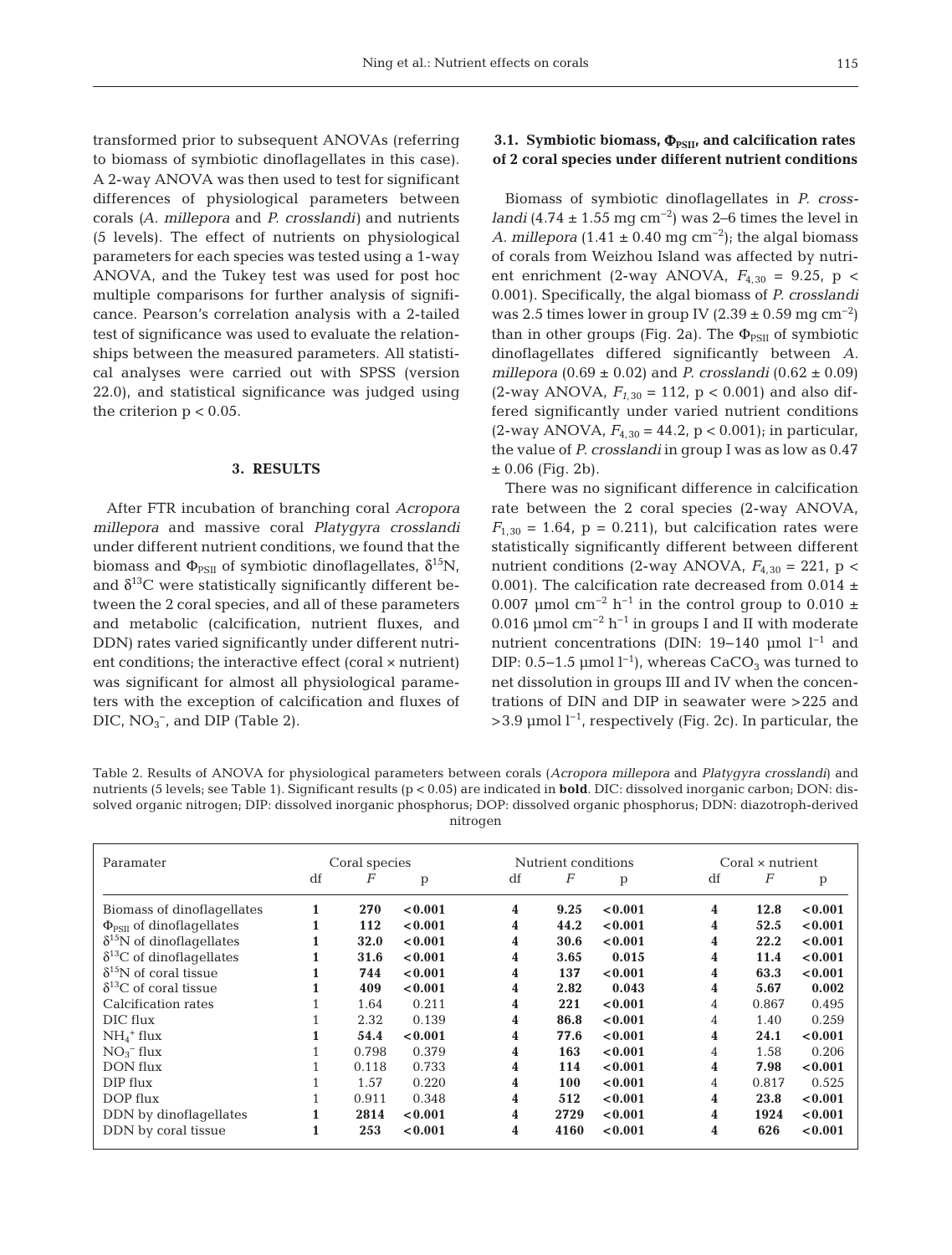

Fig. 2. (a) Biomass and (b) effective photosynthetic efficiency  $(\Phi_{PSII})$  of symbiotic dinoflagellates, and (c) calcification rates of corals *Acropora millepora* and *Platygyra crosslandi* incubated in 5 different nutrient conditions (see Table 1). Negative values of calcification rates represent CaCO<sub>3</sub> dissolution rates. The error bars show SD, and different letters above histograms denote statistical differences among varied nutrient conditions (Tukey tests,  $p < 0.05$ )

calcification rate in group IV with the highest nutrient concentrations (0.099 ± 0.022 µmol cm<sup>-2</sup> h<sup>-1</sup>) was significantly different from that of other groups (Tukey, p < 0.001, Fig. 2c).

# **3.2.** δ**13C and** δ**15N of 2 coral holobionts under different nutrient conditions**

The  $\delta^{13}$ C in coral tissue of *A. millepora* (-17.85 ± 0.37‰) was depleted by 10% in comparison with that of *P. crosslandi*  $(-16.09 \pm 0.32\%)$  (Fig. 3a). Tissue  $\delta^{13}$ C differed significantly under different nutrient conditions (2-way ANOVA,  $F_{4,30} = 2.82$ , p = 0.043). The  $\delta^{13}$ C in tissue of *P. crosslandi* was slightly depleted with increasing nutrient concentrations and was most depleted in group IV  $(-16.49 \pm 0.19\%)$ , whereas the most depleted  $\delta^{13}$ C in tissue of *A. millepora* was observed in group I  $(-18.36 \pm 0.32\%)$ (Fig. 3a).

The  $\delta^{13}$ C in symbiotic dinoflagellates of *A. millepora* ( $-16.68 \pm 0.51\%$ ) was depleted by 3% in comparison with that of *P. crosslandi*  $(-16.17 \pm 0.37\%)$  (2way ANOVA,  $F_{1,30} = 31.6$ ,  $p < 0.001$ ). Similar to the variation in tissue  $\delta^{13}C$ , algal  $\delta^{13}C$  was significantly varied with different nutrient conditions (2-way ANOVA,  $F_{4,30} = 3.65$ ,  $p = 0.015$ ). The most depleted δ13C in dinoflagellates of *A. millepora* was observed in group I  $(-17.35 \pm 0.27\%)$ , while that of *P. crosslandi* was observed in group IV  $(-16.65 \pm 0.21\%)$ (Fig. 3b). In addition,  $\delta^{13}$ C in dinoflagellates was positively correlated to  $\delta^{13}$ C in tissue (Pearson, r = 0.684, p < 0.001) and to biomass of dinoflagellates (Pearson,  $r = 0.566$ ,  $p < 0.001$ , Table 3).

The  $\delta^{15}N$  decreased from coral tissue (7.73  $\pm$ 1.76‰) to dinoflagellates  $(5.69\% \pm 0.46\%)$ , and both showed a significant effect between nutrients (2-way ANOVA,  $F_{4,30}$  = 30.6 for dinoflagellates and  $F_{4,30}$  = 137 for tissue,  $p < 0.001$ ) and coral species (2-way ANOVA,  $F_{1,30}$  = 32.0 for dinoflagellates and  $F_{1,30}$  = 744 for tissue, p < 0.001). In groups II, III, and IV with high nutrient concentrations,  $\delta^{15}N$  in tissue of *A*. *millepora* and *P. crosslandi* was enriched by 50 and 16%, respectively (Fig. 3c). Conversely,  $δ<sup>15</sup>N$  in dinoflagellates of both species was depleted by 13% under high nutrient concentrations (Fig. 3d). In addition,  $\delta^{15}$ N in tissue was negatively correlated with  $\delta^{13}$ C in tissue (Pearson, r = -0.618, p < 0.001, Table 3).

## **3.3. Nutrient fluxes between the corals and seawater under different nutrient conditions**

Both *A. millepora* and *P. crosslandi* assimilated  $NH_4^+$  and  $NO_3^-$ , at rates of 0.03–0.22 and 0.02– 0.46 µmol cm<sup>-2</sup> h<sup>-1</sup>, respectively, and released DON at rates of 0.09–1.22 µmol cm<sup>-2</sup> h<sup>-1</sup> (Fig. 4a–c). The uptake rates of nutrients were higher in the nutrientenriched groups than in the control group. In particular, NO<sub>3</sub><sup>-</sup> uptake rate by *P. crosslandi* was 50 times higher under nutrient enrichment than in the control group, but  $NO_3^-$  was released from the coral to the seawater in group IV at a rate of  $0.29 \pm 0.21$  µmol cm−2 h−1 (Fig. 4b). Similarly, the DON flux in group IV differed significantly from other groups (Tukey, p < 0.001, Fig. 4c).

In the control group, coral holobionts assimilated DIP at rate of  $0.001 \pm 0.001$  µmol cm<sup>-2</sup> h<sup>-1</sup> and released DOP at rate of  $0.002 \pm 0.002$  µmol cm<sup>-2</sup> h<sup>-1</sup>;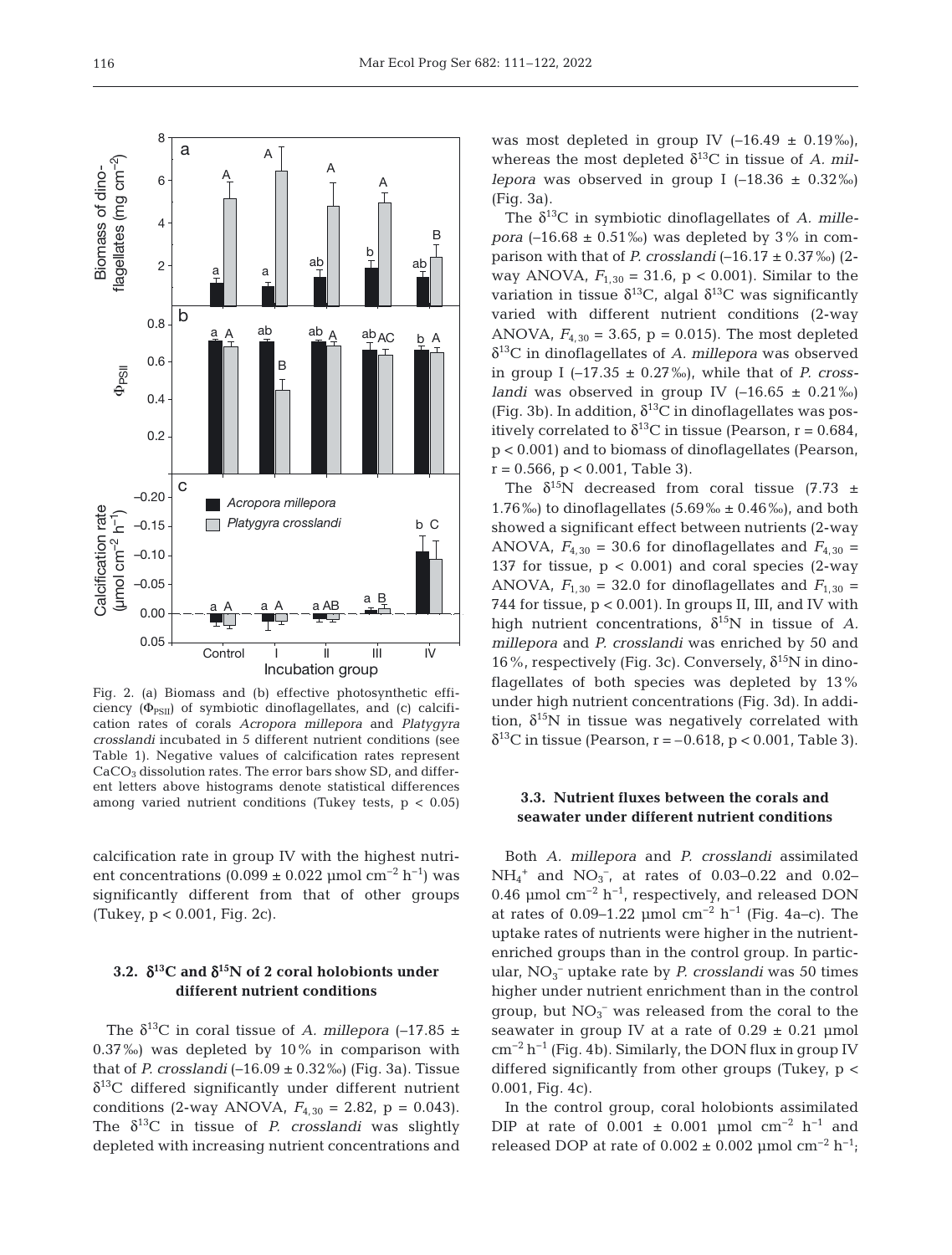

Fig. 3. (a,b)  $\delta^{13}C$  and (c,d)  $\delta^{15}N$  in coral tissue and dinoflagellates of corals *Acropora millepora* and *Platygyra crosslandi* incubated in 5 different nutrient conditions (see Table 1). The error bars show SD, and different letters above histograms denote statistical differences among varied nutrient conditions (Tukey tests,  $p < 0.05$ )

under nutrient enrichment, both DIP and DOP were assimilated by coral holobionts at rates of  $0.006 \pm$ 0.006 and  $0.039 \pm 0.030$  µmol cm<sup>-2</sup> h<sup>-1</sup>, respectively, with the exception in group IV in which both DIP and DOP were released from the coral into the seawater at rate of  $-0.015 \pm 0.013$  µmol cm<sup>-2</sup> h<sup>-1</sup> and  $-0.058 \pm$ 0.021 µmol cm<sup>-2</sup> h<sup>-1</sup>, respectively (Tukey, p < 0.001, Fig. 4d,e). In particular, the highest DOP uptake rate  $(0.070 \pm 0.011 \text{ \mu mol cm}^{-2} \text{ h}^{-1})$  was observed in group I, in which the DIN:DIP ratio in seawater was the highest (Fig. 4e).

DIC was released from coral holobionts into seawater in all incubation groups and significantly in creased from  $0.12 \pm 0.14$  µmol cm<sup>-2</sup> h<sup>-1</sup> in group I and the control group to  $0.71 \pm 0.21$  µmol cm<sup>-2</sup> h<sup>-1</sup> in groups II and III, and then to  $1.48 \pm 0.23$  µmol  $\rm cm^{-2}$ h−1 in group IV (Fig. 4f). Furthermore, correlation analysis showed that the calcification rate was positively related to the DIC flux (Pearson,  $r = 0.854$ ,  $p <$ 0.001, Table 3).

# **3.4. DDN assimilation rates by 2 coral species under different nutrient conditions**

Under natural conditions (i.e. the control group), more than 99% of the DDN was assimilated by coral tissue rather than symbiotic dinoflagellates, but the DDN assimilation by dinoflagellates increased with increasing nutrient concentrations (2-way ANOVA,  $F_{4,30}$  = 2729, p < 0.001, Fig. 5). The DDN assimilation by tissue of *P. crosslandi* was greater than that of *A. millepora* (2-way ANOVA, *F*1,30 = 253, p < 0.001, Table 2). In tissue of *A. millepora*, the DDN assimilation rate decreased from 39.06 ± 5.56 pmol cm<sup>-2</sup> h<sup>-1</sup> in control group to  $13.62 \pm 3.20$  µmol cm<sup>-2</sup> h<sup>-1</sup> in group II, and then to  $0.96 \pm 0.47$  µmol  $cm^{-2}$  h<sup>-1</sup> in groups II, III, and IV; in tissue of *P. crosslandi*, DDN assimilation rate in groups I and IV was 65% lower than that in other groups (95.75  $± 7.61 \mu mol cm^{-2} h^{-1}$  (Fig. 5a). In dinoflagellates of both species, the DDN assimilation rate in groups III and IV was significantly higher than in other groups (Tukey,  $p < 0.001$ , Fig. 5b). Furthermore, DDN assimilation by tissue was negatively related to the  $\delta^{15}$ N in tissue (Pearson, r = -0.732, p < 0.001), and DDN assimilation by dino-

flagellates was also negatively related to the  $\delta^{15}$ N in dinoflagellates (Pearson,  $r = -0.475$ ,  $p = 0.002$ ).

## **4. DISCUSSION**

The effects of nutrients on the physiology of corals were caused not only by the concentrations but also by the skewed N:P ratios, and we found that different species of corals have different responses to nutrient enrichment. Based on the data of biomass and  $\Phi_{PSII}$  of symbiotic dinoflagellates and  $\delta^{15}N$ ,  $\delta^{13}C$ , and metabolic (calcification, nutrient fluxes, and DDN) rates of coral holobionts, we first assess the extent of coral responses to different nutrient concentrations, then discuss the effects of N:P ratios on different physiological parameters of corals, and finally compare the differences in the responses of the 2 corals to nutrient enrichments.

# **4.1. Effects of nutrient enrichment on physiology of coral holobionts**

The algal biomass of corals from Weizhou Island was affected by nutrient enrichment despite the absence of coral bleaching. Specifically, low algal biomass was observed in experimental group IV that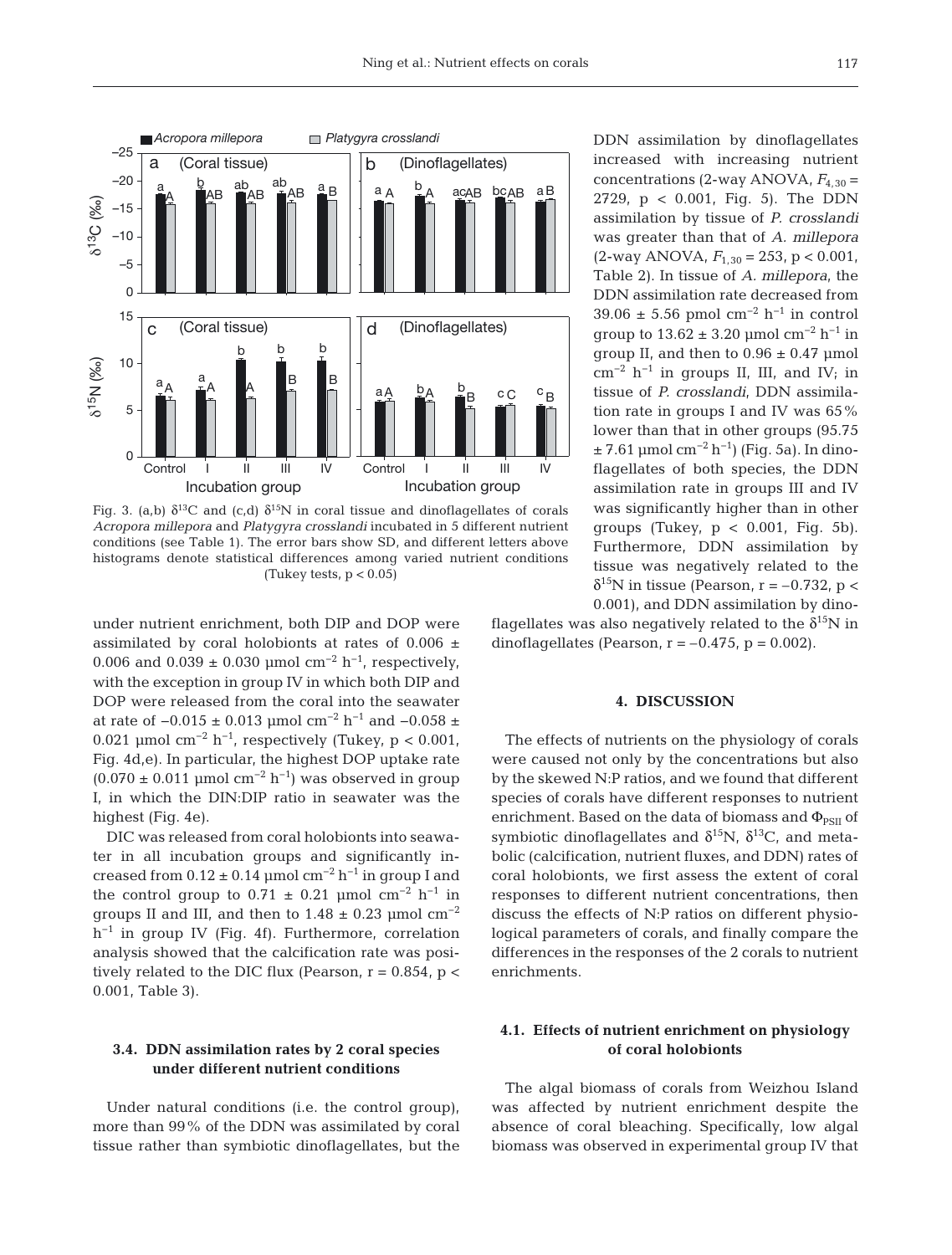Table 3. Pearson's correlation statistics between the measured parameters. Significant results (p < 0.05) are indicated in **bold**. Abbreviations as in Table 2Table  $\overline{a}$ Table 3. Pearson's correlation statistics between the measured parameters. Significant results (p < 0.05) are indicated in **bold.** Abbreviations as

| DDN by<br>tissue                                                            |            |                                      |                        |                                                |                                      |               |                                                                                               |  |                 |                |                                                                                               | 0.01    |                 |
|-----------------------------------------------------------------------------|------------|--------------------------------------|------------------------|------------------------------------------------|--------------------------------------|---------------|-----------------------------------------------------------------------------------------------|--|-----------------|----------------|-----------------------------------------------------------------------------------------------|---------|-----------------|
| DOP<br>flux                                                                 |            |                                      |                        |                                                |                                      |               |                                                                                               |  |                 |                | $0.15$<br>$-0.14$                                                                             |         |                 |
| DIP<br>flux                                                                 |            |                                      |                        |                                                |                                      |               |                                                                                               |  |                 |                | $0.33$<br>0.33<br>0.01                                                                        |         |                 |
| DON<br>flux                                                                 |            |                                      |                        |                                                |                                      |               |                                                                                               |  |                 |                | 88<br>0.60<br>0.50<br>0.9                                                                     |         |                 |
| $\sum_{\text{flux}}$                                                        |            |                                      |                        |                                                |                                      |               |                                                                                               |  |                 |                | 57<br>689<br>689<br>6814<br>6814                                                              |         |                 |
| $\overleftrightarrow{\text{HH}}_{4}^{+}$                                    |            |                                      |                        |                                                |                                      |               |                                                                                               |  |                 |                | $\begin{array}{c}\n 0.23 \\  0.33 \\  0.5 \\  0.5 \\  0.5 \\  0.1 \\  0.1 \\  0\n\end{array}$ |         |                 |
| DIC<br>flux                                                                 |            |                                      |                        |                                                |                                      |               |                                                                                               |  |                 |                |                                                                                               |         |                 |
| Calcifi-<br>cation                                                          |            |                                      |                        |                                                |                                      |               |                                                                                               |  |                 |                |                                                                                               |         |                 |
| $5^{13}C$                                                                   |            |                                      |                        |                                                |                                      |               |                                                                                               |  |                 |                |                                                                                               |         |                 |
| $\begin{array}{c} \mathrm{Tissue} \\ \mathrm{S}^{15}\mathrm{N} \end{array}$ |            |                                      |                        |                                                |                                      |               | $289.323$<br>$-0.333$<br>$-0.333$<br>$-0.333$<br>$-0.333$<br>$-0.333$<br>$-0.333$<br>$-0.333$ |  |                 |                |                                                                                               |         |                 |
| lagellate<br>$\delta^{13}C$                                                 |            |                                      |                        |                                                |                                      |               |                                                                                               |  |                 |                |                                                                                               |         |                 |
| Dinof<br>8 <sup>15</sup> N                                                  |            |                                      | $-0.07$                | 0.00                                           | 0.32                                 |               | $0.51$<br>$0.53$<br>$0.10$<br>$0.45$<br>$0.26$<br>$0.45$                                      |  |                 |                | $-0.19$                                                                                       | $-0.48$ |                 |
| $\Phi_{\rm PSII}$                                                           |            | 0.08                                 | $-0.30$                |                                                |                                      |               |                                                                                               |  |                 |                |                                                                                               |         |                 |
| Dinoflagellate<br>biomass                                                   | $-0.61$    | $-0.16$                              | 0.57                   | $-0.57$                                        | 0.86                                 |               | $0.3085$<br>$0.205$<br>$0.308$<br>$0.308$<br>$0.308$                                          |  |                 | 0.29           | 0.71                                                                                          | $-0.01$ |                 |
| Parameter                                                                   | $P_{PSII}$ | )inoflagellates<br>δ <sup>15</sup> N | <b>Jinoflagellates</b> | $\delta^{13}C$ $\widetilde{C}$ $\widetilde{C}$ | $\text{Tissue } \delta^{13}\text{C}$ | Calcification | DIC flux<br>NH <sub>4</sub> + flux<br>NO <sub>3</sub> - flux<br>DON flux                      |  | <b>DIP</b> flux | <b>OP flux</b> | <b>DDN</b> by tissue                                                                          | Aq NOC  | dinoflagellates |

was exposed to the highest nutrient enrichment. On the other hand, nutrient enrichment also led to a decrease in calcification, because the addition of nutrients can enhance organic metabolism (respiration and photosynthesis), which plays a role in determining the DIC in the overlying water column (Glud et al. 2008, Lantz et al. 2017), and elevated DIC exacerbates the decrease in coral calcification (Meyer et al. 2016).

In this study, coral  $\delta^{13}$ C was slightly depleted with increasing nutrient concentrations, indicating an increasing degree of heterotrophy by the coral host (Risk et al. 1994, Heikoop et al. 2000, Xu et al. 2021). Meanwhile, tissue  $\delta^{15}N$  was enriched under nutrient enrichments. This may be because corals that are more heterotrophic harbor smaller communities of N2 fixers than corals that are more autotrophic (Pogoreutz et al. 2017b), and less uptake of light  $^{14}N_2$ by N<sub>2</sub> fixers may ultimately result in enriched  $\delta^{15}N$ values (Lesser et al. 2007). Thus, the  $\delta^{15}N$  values in tissue were negatively related to DDN assimilation by tissue and  $\delta^{13}$ C values.

Algal symbionts may translocate fewer products to the host cells when coral is bleaching (Hillyer et al. 2018), whereas DDN may constitute an additional N source for bleaching corals (Pogoreutz et al. 2017a, Bednarz et al. 2019). In this study, nutrient-stimulated coral heterotrophy led to increased DDN assimilation by symbiotic dinoflagellates but to decreased DDN assimilation by tissue. This is consistent with the previous finding that sugar-induced bleaching/ stimulated  $N_2$  fixation led to increased DDN assimilation by dinoflagellates but to no change in host tissue (Pogoreutz et al. 2017a), while Rädecker et al. (2021) observed net release of N from the holobiont under heat stress, even preceding bleaching, which was shown to coincide with transcripts pertaining to the catabolism of amino acids in the coral host transcriptome. In this study, the fluxes of DIN and DIP changed with the nutrient concentrations and shifted from net uptake to release in experimental group IV, suggesting that the symbiotic relationships of corals from Weizhou Island were affected by nutrient enrichment despite the absence of coral bleaching.

# **4.2. Effects of skewed N:P ratios on physiology of coral holobionts**

In DIP-limited environments, DOP could support the growth of dinoflagellates (Wiedenmann et al. 2013). Thus, the largest DOP influx was observed in group I with the highest N:P ratio, indicating an

 $\sim$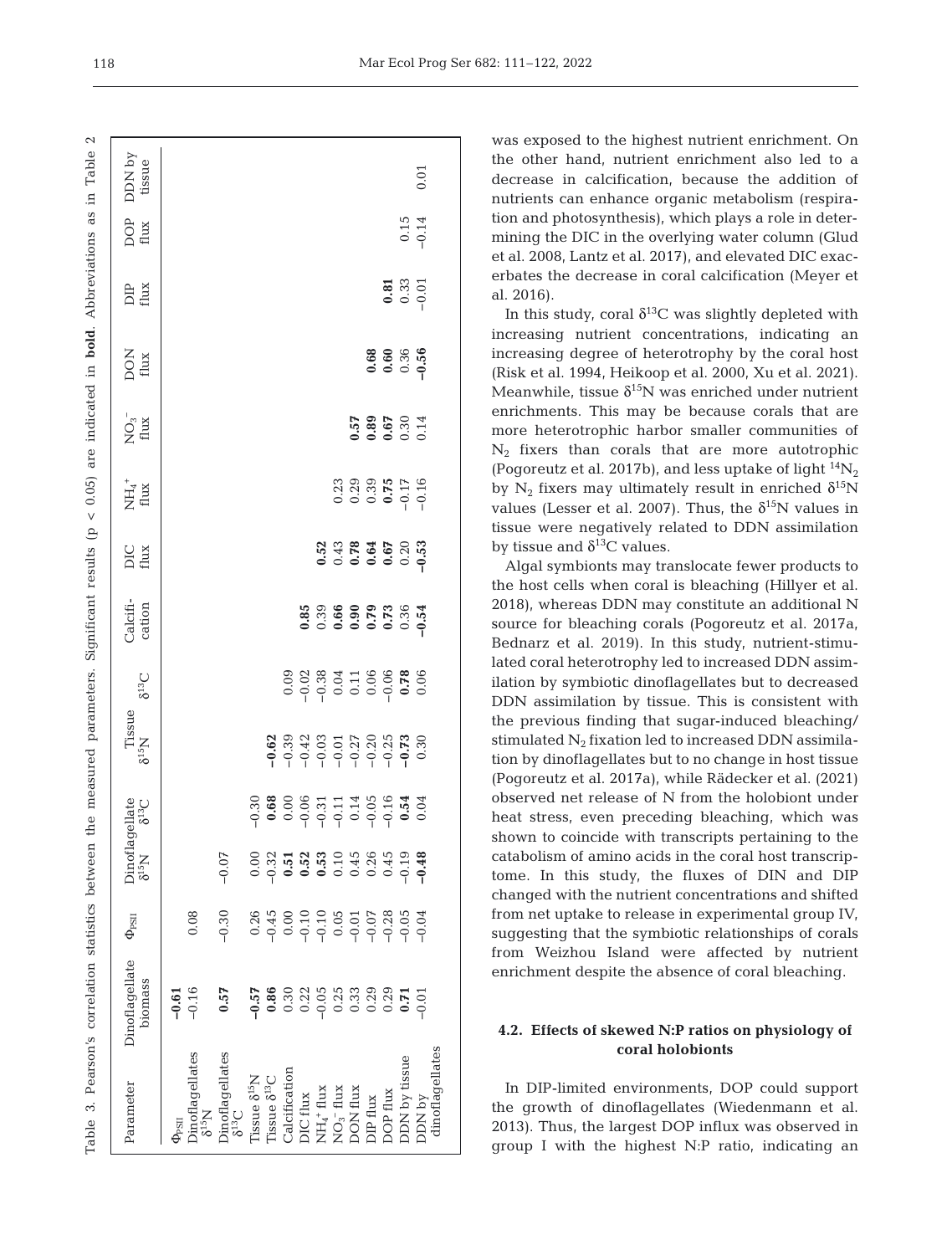

Fig. 4. Fluxes of (a)  $NH_4^+$ , (b)  $NO_3^-$ , (c) dissolved organic nitrogen (DON), (d) dissolved inorganic phosphorus (DIP), (e) dissolved organic phosphorus (DOP), and (f) dissolved inorganic carbon (DIC) between seawater and 2 species of corals incubated in 5 different nutrient conditions (see Table 1). The positive values represent rates of nutrient uptake by the coral from the seawater, and the negative values represent rates of nutrient release from the coral to the seawater. The error bars show SD, and different letters above histograms denote statistical differences among varied nutrient conditions (Tukey tests,  $p < 0.05$ 

adaptive regulation mechanism for nutrient uptake by coral holobionts. However, severe P starvation disturbs the symbiosis, as indicated by malfunctioning algal photosynthesis and even expulsion of dinoflagellates (Rosset et al. 2017). Thus, the highest N:P ratio led to the lowest  $\Phi_{PSII}$  of symbiotic dinoflagellates being <0.5 and, subsequently, lower N flux in *Platygyra crosslandi* than in *Acropora millepora* (Fig. 4a−c). However, the high N:P ratio did not seem to affect the calcification and DIC flux of corals at the holobiont level.

In addition, the extremely high N:P ratio in group I resulted in a low DDN assimilation rate, and the majority of DDN was primarily assimilated into the tissue, probably also because the N:P ratio was higher in dinoflagellates than in coral tissue (Blanckaert et al. 2020). This could be explained by the ammonia switch-off effect (i.e. immediate inactivation of  $N_2$  fixation occurs when a superior N source is encountered) (Kessler et al. 2001, Tilstra et al. 2017): in other words, corals do not waste precious energy on expensive  $N_2$  fixation if N is abundant. Conversely, DDN assimilation rate increased with increasing P concentration and decreasing N:P ratios, which is consistent with the finding that DDN assimilation strongly varies with P availability and N:P ratios in seawater (Bednarz et al. 2017, Benavides et al. 2017).

# **4.3. Comparison of the 2 coral species responding to nutrient enrichment and N:P ratios**

Tissue thickness contributes to resilience by increasing energy storage (Putnam et al. 2017). In laboratory incubations, we have measured the algal biomass and tissue content of corals, which were greater for *P. crosslandi* than for *A. millepora*. However, there may be no difference in thickness between these corals at Weizhou Island, where corals experience ongoing sediment and nutrient stress (Liao et al. 2019), because tissue thickness can change along a gradient of sediment stress (Barnes & Lough 1999). In this study, none of the metabolic rates differed significantly between the 2

coral species, with the exception of  $NH_4^+$  flux and DDN assimilation rates, but the rates were measured at the holobiont level (i.e. the oxygen release and the nutrient uptake by symbiotic algae are all folded into the results, thus affecting calcification calculations).

More depleted  $\delta^{13}$ C in tissue of *A. millepora* than of *P. crosslandi* suggests that *A. millepora* was more heterotrophic than *P. crosslandi* (Lesser et al. 2007, Ferrier-Pagès et al. 2011). Conversely, the δ15N was more enriched in *A. millepora* than in *P. crosslandi*, indicating their variation in nutrient sources with different  $\delta^{15}N$  (Heikoop et al. 2000).  $N_2$  fixation was suggested to compensate for the low heterotrophic N uptake in autotrophic corals (Pogoreutz et al. 2017b); thus, DDN assimilation rate by tissue was higher for *P. crosslandi* than for *A. millepora*, leading to more depletion of  $\delta^{15}N$ in *P. crosslandi* than in *A. millepora*. In particular, *P. crosslandi* tends to be vulnerable to high N:P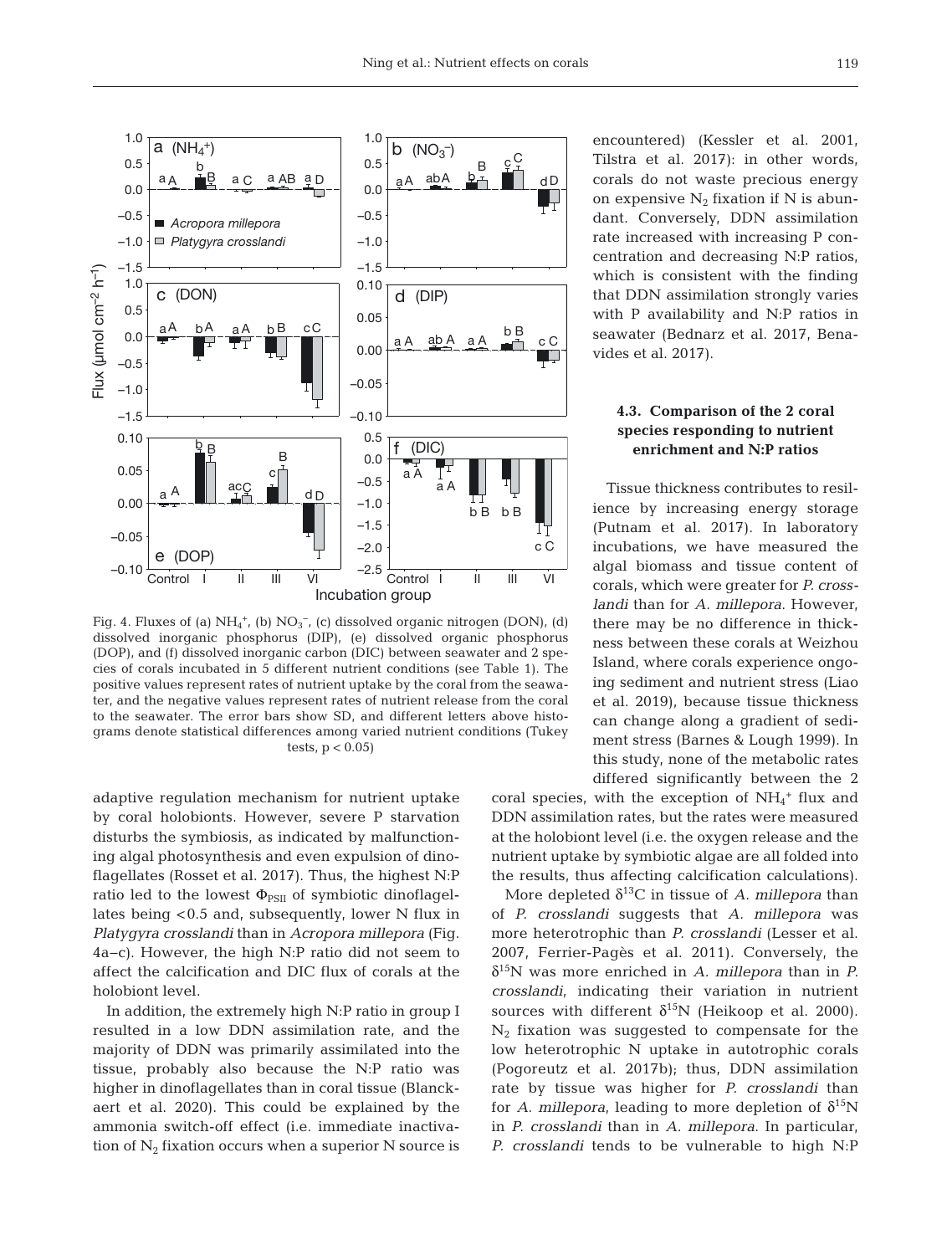

Fig. 5. Diazotroph-derived nitrogen (DDN) assimilation by (a) coral tissue and (b) dinoflagellates of the corals *Acropora millepora* and *Platygyra crosslandi* incubated in 5 different nutrient conditions (see Table 1). The rates are normalized to the coral surface area. The error bars show SD, and different letters above histograms denote statistical differences among varied nutrient conditions (Tukey tests,  $p < 0.05$ )

ratios, resulting in lower  $\Phi_{PSII}$  and  $NH_4^+$  uptake rate of *P. crosslandi* than of *A. millepora*.

Altogether, we found species-specific as well as dose-dependent responses of Weizhou Island corals to elevated nutrient concentrations and increased ratios. The episodic moderate-level nutrient enrichment will not lead to coral bleaching, but bleaching may be the eventual outcome of the disturbance of nutrient cycling between corals and their symbiotic algae under chronic nutrient enrichment (Rädecker et al. 2021). Although there was no significant difference in the nutrient uptake rates between the 2 coral species at the holobiont level, the differences in  $\delta^{13}C$ , δ15N, and DDN showed that *A. millepora* responded more strongly to nutrient enrichment than *P. crosslandi*. Yet it is worth noting that, in the case of an extremely increased N:P ratio, *P. crosslandi* may be

more at risk of thermal bleaching than *A. millepora*, although *P. crosslandi* dominated in the coral assemblages of Weizhou Island. These results shed light on the effect of nutrient enrichment and skewed ratios on corals in relatively high-latitude reefs, but further research is required to assess the potential interaction of climate change and nutrient enrichment on the reefs, which will be beneficial for refining risk management strategies.

*Acknowledgements*. This research was funded by the National Natural Science Foundation of China (Nos. 42030 502 and 42090041), the Guangxi Scientific Projects (Nos. AD17129063 and AA17204074), the Guangxi Natural Science Foundation (No. 2019GXNSFAA185001 and 2018GXN SFBA050023), and the Bagui Fellowship from Guangxi Province of China (No. 2014BGXZGX03). We sincerely thank the 3 anonymous reviewers for their valuable comments and suggestions.

#### LITERATURE CITED

- [Barnes DJ, Lough JM \(1999\)](https://doi.org/10.1007/s003380050185) *Porites* growth characteristics in a changed environment: Misima Island, Papua New Guinea. Coral Reefs 18:213-218
- [Bednarz VN, Grover R, Maguer JF, Fine M, Ferrier-Pagès C](https://doi.org/10.1128/mBio.02058-16) (2017) The assimilation of diazotroph-derived nitrogen by scleractinian corals depends on their metabolic status. MBio 8:e02058-16
- [Bednarz VN, van de Water JAJM, Rabouille S, Maguer JF,](https://doi.org/10.1111/1462-2920.14480) Grover R, Ferrier-Pagès C (2019) Diazotrophic community and associated dinitrogen fixation within the temperate coral *Oculina patagonica.* Environ Microbiol 21: 480−495
- [Bell PRF, Elmetri I, Lapointe BE \(2014\) Evidence of large](https://doi.org/10.1007/s13280-013-0443-1)scale chronic eutrophication in the Great Barrier Reef: quantification of chlorophyll *a* thresholds for sustaining coral reef communities. Ambio 43: 361−376
- [Benavides M, Bednarz VN, Ferrier-Pagès C \(2017\) Dia](https://doi.org/10.3389/fmars.2017.00010)zotrophs: overlooked key players within the coral symbiosis and tropical reef ecosystems? Front Mar Sci 4: 10
- [Blanckaert ACA, Reef R, Pandolfi JM, Lovelock CE \(2020\)](https://doi.org/10.1007/s00338-020-01932-8) Variation in the elemental stoichiometry of the coral−zooxanthellae symbiosis. Coral Reefs 39: 1071−1079
- [Crandall JB, Teece MA \(2012\) Urea is a dynamic pool of](https://doi.org/10.1007/s00338-011-0836-1) bioavailable nitrogen in coral reefs. Coral Reefs 31: 207−214
- [Ezzat L, Maguer JF, Grover R, Ferrier-Pages C \(2015\) New](https://doi.org/10.1098/rspb.2015.0610) insights into carbon acquisition and exchanges within the coral–dinoflagellate symbiosis under  $\mathrm{NH}_4{}^+$  and  $\mathrm{NO_3}^$ supply. Proc R Soc B 282:20150610
- [Ezzat L, Fine M, Maguer J, Grover R, Ferrierpages C \(2017\)](https://doi.org/10.3389/fmars.2017.00102) Carbon and nitrogen acquisition in shallow and deep holobionts of the scleractinian coral *S. pistillata.* Front Mar Sci 4: 102
- [Fabricius KE \(2005\) Effects of terrestrial runoff on the ecol](https://doi.org/10.1016/j.marpolbul.2004.11.028)ogy of corals and coral reefs: review and synthesis. Mar Pollut Bull 50: 125−146
- [Ferrier-Pagès C, Peirano A, Abbate M, Cocito S and others](https://doi.org/10.4319/lo.2011.56.4.1429) (2011) Summer autotrophy and winter heterotrophy in the temperate symbiotic coral *Cladocora caespitosa.* Limnol Oceanogr 56: 1429−1438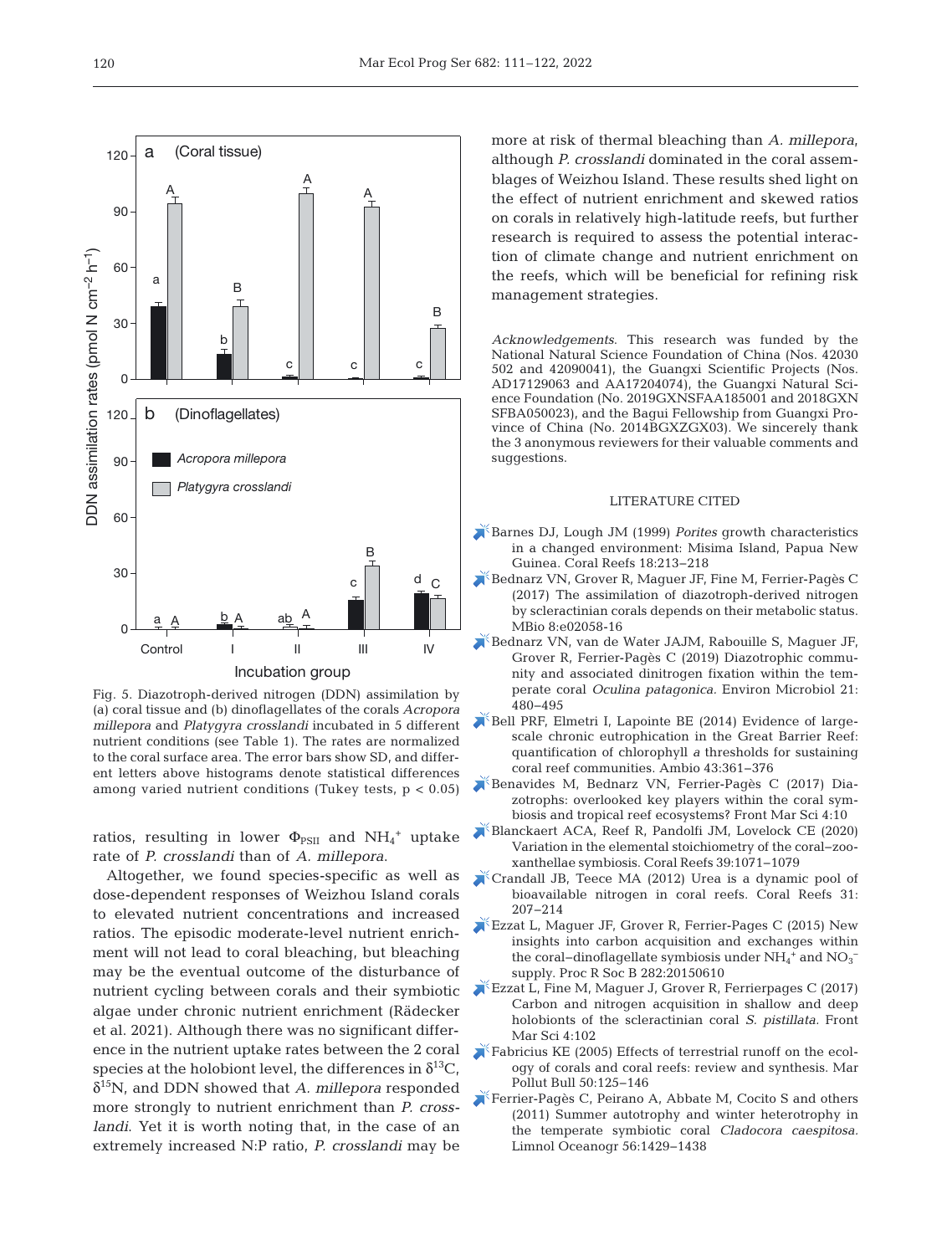- Grover R (2016) Phosphorus metabolism of reef organisms with algal symbionts. Ecol Monogr 86:262-277
- [Glud RN, Eyre BD, Patten N \(2008\) Biogeochemical](https://doi.org/10.4319/lo.2008.53.3.1014) responses to mass coral spawning at the Great Barrier Reef: effects on respiration and primary production. Limnol Oceanogr 53: 1014−1024
- [Großkopf T, Mohr W, Baustian T, Schunck H and others](https://doi.org/10.1038/nature11338) (2012) Doubling of marine dinitrogen-fixation rates based on direct measurements. Nature 488: 361−364
- [Grover R, Maguer JF, Reynaud-Vaganay S, Ferrier-Pagès C](https://doi.org/10.4319/lo.2002.47.3.0782) (2002) Uptake of ammonium by the scleractinian coral *Stylophora pistillata*: effect of feeding, light, and ammonium concentrations. Limnol Oceanogr 47:782-790
- [Heikoop JM, Dunn JJ, Risk MJ, Tomascik T, Schwarcz HP,](https://doi.org/10.1007/s003380000092) Sandeman IM, Sammarco PW (2000)  $\delta^{15}N$  and  $\delta^{13}C$  of coral tissue show significant inter-reef variation. Coral Reefs 19: 189−193
- $\blacktriangleright$  [Hillyer KE, Dias D, Lutz A, Roessner U, Davy SK \(2018\)](https://doi.org/10.1007/s11306-017-1306-8) <sup>13</sup>C metabolomics reveals widespread change in carbon fate during coral bleaching. Metabolomics 14:12
- [Kessler PS, Daniel C, Leigh JA \(2001\) Ammonia switch-off](https://doi.org/10.1128/JB.183.3.882-889.2001) of nitrogen fixation in the methanogenic archaeon *Methanococcus maripaludis*: mechanistic features and requirement for the novel *glnB* homologues, *nifI*<sub>1</sub> and *nifI*<sub>2</sub>. J Bacteriol 183:882-889
- $\blacktriangleright$  [Koop K, Booth D, Broadbent A, Brodie J and others \(2001\)](https://doi.org/10.1016/S0025-326X(00)00181-8) ENCORE: The effect of nutrient enrichment on coral reefs. Synthesis of results and conclusions. Mar Pollut Bull 42:91-120
- [Lam EKY, Chui APY, Kwok CK, Ip AHP and others \(2015\)](https://doi.org/10.1007/s00338-015-1317-8) High levels of inorganic nutrients affect fertilization kinetics, early development and settlement of the scleractinian coral *Platygyra acuta.* Coral Reefs 34: 837−848
- [Lantz CA, Carpenter RC, Edmunds PJ \(2017\) Calcium car](https://doi.org/10.1016/j.jembe.2017.05.014)bonate  $(CaCO<sub>3</sub>)$  sediment dissolution under elevated concentrations of carbon dioxide  $(CO<sub>2</sub>)$  and nitrate (NO3 −). J Exp Mar Biol Ecol 495: 48−56
- [Lesser MP, Falcón LI, Rodríguez-Román A, Enríquez S,](https://doi.org/10.3354/meps07008) Hoegh-Guldberg O, Iglesias-Prieto R (2007) Nitrogen fixation by symbiotic cyanobacteria provides a source of nitrogen for the scleractinian coral *Montastraea cavernosa.* Mar Ecol Prog Ser 346: 143−152
	- Lewis E, Wallace D (1998) Program developed for  $CO<sub>2</sub>$  system calculations. Carbon Dioxide Information Analysis Center, Oak Ridge National Laboratory, Oak Ridge, TN
- [Liao Z, Yu K, Wang Y, Huang X, Xu L \(2019\) Coral−algal](https://doi.org/10.7717/peerj.6590) interactions at Weizhou Island in the northern South China Sea: variations by taxa and the exacerbating impact of sediments trapped in turf algae. PeerJ 7: e6590
- $\mathbb{X}$  [Marsh JA Jr \(1970\) Primary productivity of reef-building](https://doi.org/10.2307/1933661) calcareous red algae. Ecology 51: 255−263
- [McMahon A, Santos IR, Cyronak T, Eyre BD \(2013\) Hystere](https://doi.org/10.1002/grl.50802)sis between coral reef calcification and the seawater aragonite saturation state. Geophys Res Lett 40: 4675−4679
- [Meyer FW, Vogel N, Diele K, Kunzmann A, Uthicke S, Wild](https://doi.org/10.1371/journal.pone.0149598) C (2016) Effects of high dissolved inorganic and organic carbon availability on the physiology of the hard coral *Acropora millepora* from the Great Barrier Reef. PLOS ONE 11:e0149598
- [Mohr W, Grosskopf T, Wallace DWR, LaRoche J \(2010\)](https://doi.org/10.1371/journal.pone.0012583) Methodological underestimation of oceanic nitrogen fixation rates. PLOS ONE 5:e12583
- [Ferrier-Pagès C, Godinot C, D'Angelo C, Wiedenmann J,](https://doi.org/10.1002/ecm.1217) [Morris LA, Voolstra CR, Quigley KM, Bourne DG, Bay LK](https://doi.org/10.1016/j.tim.2019.03.004) (2019) Nutrient availability and metabolism affect the stability of coral−Symbiodiniaceae symbioses. Trends Microbiol 27:678-689
	- [Ning Z, Yu K, Wang Y, Huang X, Han M, Zhang J \(2019\)](https://doi.org/10.1016/j.ecss.2019.05.011) Carbon and nutrient dynamics of permeable carbonate and silicate sands adjacent to coral reefs around Weizhou Island in the northern South China Sea. Estuar Coast Shelf Sci 225: 106229
	- [Ning Z, Fang C, Yu K, Yang B and others \(2020\) Influences](https://doi.org/10.1016/j.marpolbul.2020.111668) of phosphorus concentration and porewater advection on phosphorus dynamics in carbonate sands around the Weizhou Island, northern South China Sea. Mar Pollut Bull 160: 111668
	- [Pogoreutz C, Rädecker N, Cárdenas A, Gärdes A, Voolstra](https://doi.org/10.1111/gcb.13695) CR, Wild C (2017a) Sugar enrichment provides evidence for a role of nitrogen fixation in coral bleaching. Glob Change Biol 23: 3838−3848
	- [Pogoreutz C, Radecker N, Cardenas A, Gardes A, Wild C,](https://doi.org/10.3389/fmicb.2017.01187) Voolstra CR (2017b) Nitrogen fixation aligns with *nifH* abundance and expression in two coral trophic functional groups. Front Microbiol 8:1187
	- [Putnam HM, Barott KL, Ainsworth TD, Gates RD \(2017\) The](https://doi.org/10.1016/j.cub.2017.04.047) vulnerability and resilience of reef-building corals. Curr Biol 27: R528−R540
	- [Rädecker N, Pogoreutz C, Voolstra CR, Wiedenmann J, Wild](https://doi.org/10.1016/j.tim.2015.03.008)  $C$  (2015) Nitrogen cycling in corals: the key to understanding holobiont functioning? Trends Microbiol 23: 490−497
	- [Rädecker N, Pogoreutz C, Gegner HM, Cardenas A and oth](https://doi.org/10.1073/pnas.2022653118)ers (2021) Heat stress destabilizes symbiotic nutrient cycling in corals. Proc Natl Acad Sci USA 118: e2022653118
	- [Rao AMF, McCarthy MJ, Gardner WS, Jahnke RA \(2007\)](https://doi.org/10.1016/j.csr.2007.03.001) Respiration and denitrification in permeable continental shelf deposits on the South Atlantic Bight: rates of carbon and nitrogen cycling from sediment column experiments. Cont Shelf Res 27: 1801−1819
	- [Reich HG, Rodriguez IB, LaJeunesse TC, Ho TY \(2020\)](https://doi.org/10.1007/s00338-020-01911-z) Endosymbiotic dinoflagellates pump iron: differences in iron and other trace metal needs among the Symbiodiniaceae. Coral Reefs 39: 915−927
	- [Risk MJ, Sammarco PW, Schwarcz HP \(1994\) Cross-conti](https://doi.org/10.3354/meps106121)nental shelf trends in  $\delta^{13}$ C in coral on the Great Barrier Reef. Mar Ecol Prog Ser 106: 121−130
	- [Rohwer F, Seguritan V, Azam F, Knowlton N \(2002\) Diver](https://doi.org/10.3354/meps243001)sity and distribution of coral-associated bacteria. Mar Ecol Prog Ser 243: 1−10
	- [Rosset S, Wiedenmann J, Reed AJ, D'Angelo C \(2017\) Phos](https://doi.org/10.1016/j.marpolbul.2017.02.044)phate deficiency promotes coral bleaching and is reflected by the ultrastructure of symbiotic dinoflagellates. Mar Pollut Bull 118: 180−187
	- [Shantz AA, Burkepile DE \(2014\) Context-dependent effects](https://doi.org/10.1890/13-1407.1) of nutrient loading on the coral−algal mutualism. Ecology 95: 1995−2005
	- [Tanaka Y, Miyajima T, Watanabe A, Nadaoka K,](https://doi.org/10.1007/s00338-011-0735-5) Yamamoto T, Ogawa H (2011) Distribution of dissolved organic carbon and nitrogen in a coral reef. Coral Reefs 30:533–541
	- [Tanaka Y, Grottoli AG, Matsui Y, Suzuki A, Sakai K \(2017\)](https://doi.org/10.3354/meps12079) Effects of nitrate and phosphate availability on the tissues and carbonate skeleton of scleractinian corals. Mar Ecol Prog Ser 570: 101−112
	- [Tilstra A, Bednarz VN, Cardini U, van Hoytema N, Al-Rshai](https://doi.org/10.3354/meps12206)dat MMD, Wild C (2017) Seasonality affects dinitrogen